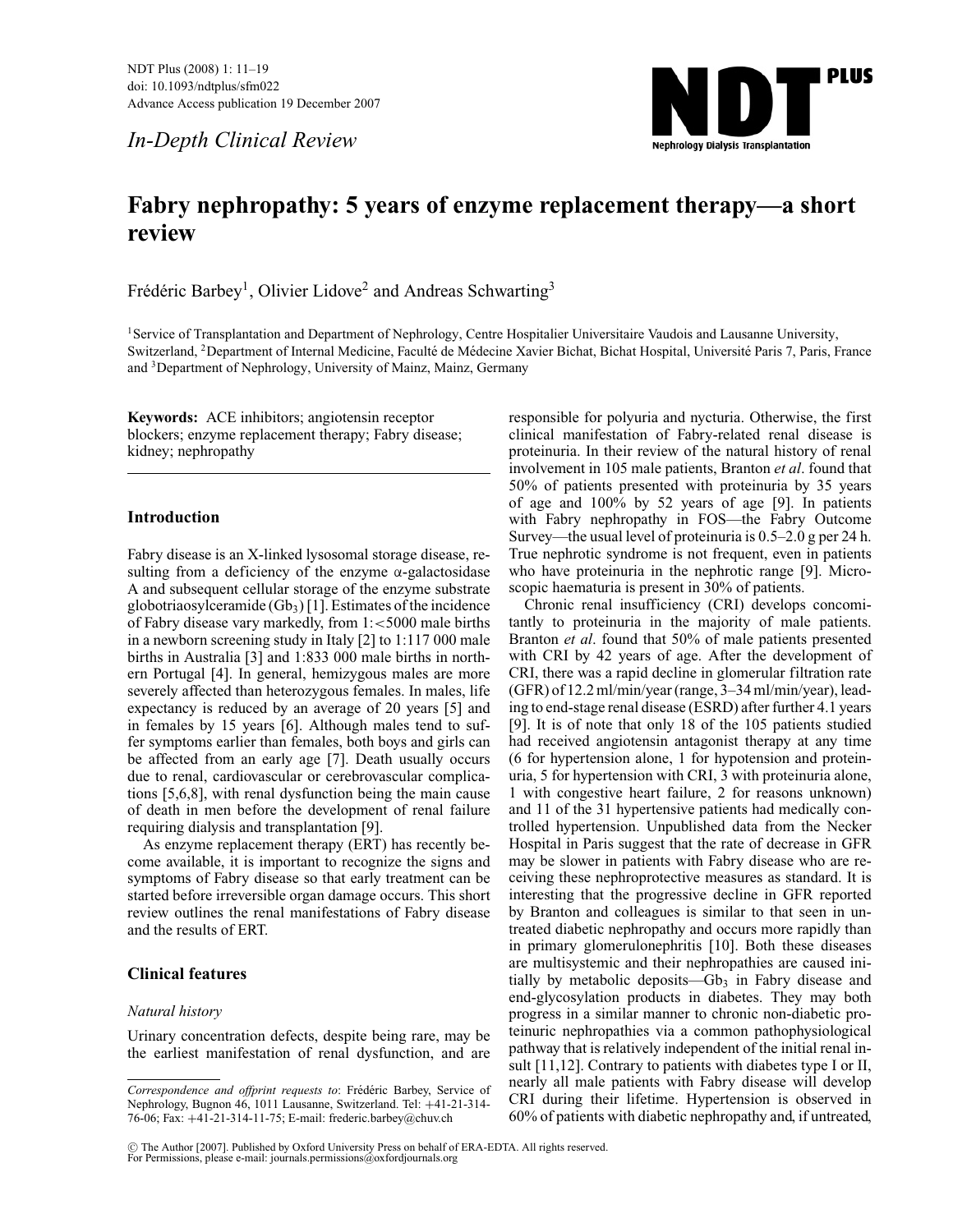contributes to the progression of CRI [13]. Similarly, hypertension has been found in 57% of men and 47% of women with Fabry disease [14]. Finally, as for other monogenic diseases, there is a remarkable variability in the rate of progression of nephropathy [15] that may be partly explained by the role of modifier genes.

A renal biopsy may be used to diagnose Fabry disease in patients with renal symptoms or to follow treatment with ERT; however, diagnosis is often based on non-renal manifestations [9]. Such manifestations include characteristic skin lesions (angiokeratomas), acroparaesthesia, cornea verticillata and left ventricular hypertrophy. A diagnosis may also be made as a result of a family history of the disease. Confirmation of the diagnosis by measurement of the plasma and leukocyte activity of  $\alpha$ -galactosidase A in male patients and genetic analysis in female patients is necessary.

Because Fabry disease is a rare, often unrecognized disease, the nephropathy is often already present by the time diagnosis is made. For example, Branton *et al*. reported that the mean age at diagnosis of Fabry disease in 44 patients was  $16 \pm 13$  years, even though these patients had a known family history. The age at diagnosis of 50 patients without a known family history of Fabry disease was even higher, at  $28 \pm 12$  years, despite signs of the disease being apparent well before diagnosis. Other studies and data from FOS have also highlighted the delay between onset of symptoms in childhood and diagnosis [5,7], pointing to the need for physicians to rediscover the disease because of the availability of ERT and early nephroprotective measures.

Other newly recognized aspects of Fabry nephropathy have been reported recently. In a study of male children with Fabry disease, Ries *et al*. found that 20 out of 25 patients had microalbuminuria and that 13 out of 25 had an estimated GFR (using the Schwartz formula) above 140 ml/min, suggestive of hyperfiltration, a well-known risk factor for glomerular injury that is responsible for increased glomerular permeability to albumin [16].

Moreover, another recent study has shown that there may already be evidence of CRI (estimated GFR of 60– 89 ml/min/1.73 m<sup>2</sup>) in some untreated children with Fabry disease  $(n = 2/24)$  [17]. There is clear evidence that the burden of Fabry nephropathy is already present in boys with Fabry disease and probably starts with a (presumed) silent phase, including hyperfiltration and/or microalbuminuria (stage II Fabry nephropathy; Table 1), which progresses to overt proteinuria, CRI and, finally, ESRD, an evolution closely resembling that seen in diabetic nephropathy (Figure 1) [9]. Renoprotective treatment in patients with Fabry disease should therefore be the same as that for patients with type 1 and type 2 diabetes; i.e. these patients should be treated during the silent phase of the disease to slow, halt or even reverse the pathological changes that lead to renal failure. The literature suggests that the course of kidney disease is generally less severe in females; however, some of them will progress to ESRD before the age of 40 years [18].

## *Pathophysiology*

Progressive accumulation of  $Gb_3$  in the kidney results in mesangial expansion and glomerulosclerosis, tubular



**Fig. 1.** The interrelationships between functional and morphological markers in diabetic and Fabry nephropathy. Great similarities are found between these conditions.

atrophy and interstitial fibrosis—non-specific anomalies seen in most glomerular diseases and diabetic nephropathy [19]. Vascular injury due to  $Gb_3$  deposition in the capillaries and arterial wall probably plays a central role in the loss of nephrons, via ischaemic degenerative alterations. As such, Fabry nephropathy is not only a disease associated with deposition, it should also be considered a vascular disease, like diabetic nephropathy. However, it is likely that other mechanisms, secondary to the progressive accumulation of  $Gb<sub>3</sub>$ , are also involved in the pathogenesis of Fabry nephropathy.

In patients with Fabry nephropathy, all types of renal glomerular cells show lipid inclusions—as do the endothelial and smooth muscle cells of renal vessels, epithelial cells of the proximal tubule, loop of Henle, distal tubule and interstitial cells [20]. Podocytes, in particular, contain high levels of glycosphingolipid deposits early during childhood, although it remains unclear whether the glomerular filtration barrier is physically compromised, as many women with Fabry disease have podocyte deposits without proteinuria throughout their life. Nevertheless, GFR declines over time, mainly due to ischaemic degenerative changes provoked by vascular involvement and progressive expansion of the mesangial matrix, which occurs concomitant to the development of overt proteinuria. Expansion of the mesangial matrix, in turn, leads to thickening of the glomerular basement membrane and ultimately to glomerulosclerosis [21]. In order to evaluate the renal response to ERT, a scoring system for chronic glomerular, vascular, tubular and interstitial alterations is needed.

A series of guidelines for the recognition, evaluation and surveillance of disease-associated morbidities and therapeutic strategies for Fabry disease have been proposed by an international panel of experts [22]. These guidelines recommend that evaluation of kidney function, including estimates of GFR and proteinuria, should be carried out in every patient with Fabry disease. Furthermore, they note that a multidisciplinary approach to treatment of Fabry disease is required, necessitating cooperation and participation between geneticists, nephrologists, cardiologists, neurologists and other clinicians.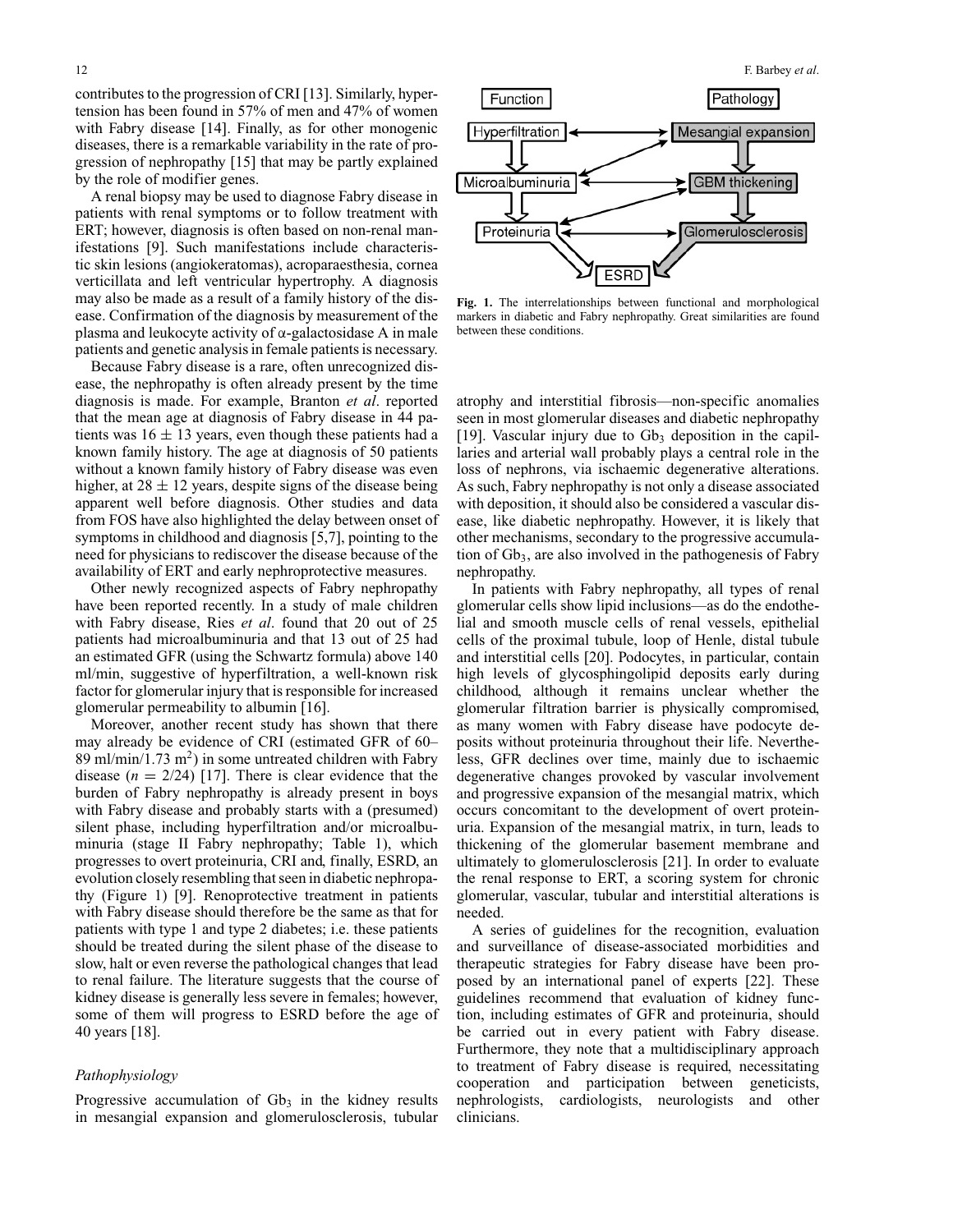**Table 1.** Proposed stages of progression of Fabry nephropathy in male patients

|           | Time of evolution<br>(years) | Urinanalysis                                                                           | Level of GFR                                                   | Pathology                                                                                                                                          | Efficacy of ERT                                                                                     |
|-----------|------------------------------|----------------------------------------------------------------------------------------|----------------------------------------------------------------|----------------------------------------------------------------------------------------------------------------------------------------------------|-----------------------------------------------------------------------------------------------------|
| Stage I   | $0 - 5$                      | Normal                                                                                 | $\langle 90 \text{ ml/min} \langle 140 \text{ ml/min} \rangle$ | $Gb3$ deposits mainly in<br>podocytes and capillaries $+/+$                                                                                        | Incomplete clearance of<br>deposits after 5 years                                                   |
| Stage II  | $6 - 19$                     | Microalbuminuria<br>$(30 - 300 \text{ mg/day})$                                        | $>140$ ml/min                                                  | $Gb_3$ deposits $++/++$<br>Mesangial expansion +                                                                                                   | Possible reversibility of<br>hyperfiltration; no data on<br>microalbuminuria Point of<br>no return? |
| Stage III | $20 - 29$                    | Overt proteinuria<br>$($ >300 mg/day)                                                  | $>60$ ml/min $<$ 140 ml/min                                    | $Gb_3$ deposits $++/++$<br>Mesangial expansion $++$<br>Glomerulosclerosis $+/+$<br>Tubular atrophy $+$ Arterial<br>remodelling $+/+$               | No significant effect on<br>proteinuria Stabilization of<br>GFR in the majority of<br>patients      |
| Stage IV  | >30                          | Overt proteinuria<br>Proteinuria of<br>nephrotic range<br>Nephrotic<br>syndrome (rare) | $<$ 60 ml/min to ESRD                                          | $Gb_3$ deposits $++/++$<br>Glomerulosclerosis $++/+++$<br>Interstitial fibrosis $++/++$<br>Tubular atrophy $++/++$<br>Arterial remodelling $++/++$ | No stabilization but slows the<br>rate of progression of<br>chronic renal insufficiency             |

CRI, chronic renal insufficiency; ESRD, end-stage renal disease; ERT, enzyme replacement therapy; Gb3, globotriaosylceramide; GFR, glomerular filtration rate;  $+,$  mild;  $++$ , moderate;  $++$ , severe.

## **Treatment for Fabry nephropathy**

#### *Transplantation*

Kidney transplantation, with cadaveric or living donor, is considered the optimal therapy for ESRD in suitable patients. A recent analysis of the United States Renal Data System (USRDS) database found 93 incident cases of Fabry-related ESRD, where patients underwent renal transplantation between 1988 and 1998 [23]. One-, five-, and ten-year graft survival in recipients with Fabry disease (91%, 76% and 56%, respectively) was statistically similar to rates of graft survival in patients without Fabry disease (88%, 67% and 49%, respectively). Furthermore, survival rate and the risk of cardiovascular death in untreated (i.e. not receiving ERT) patients with Fabry disease were not statistically different from those of other renal transplant recipients, with cumulative 10-year Kaplan–Meier patient survival estimate being 67% in recipients with untreated Fabry disease and 63% in controls. Despite these surprisingly good results, which may be due to the selection of excellent candidates for transplantation for the study, transplanted patients should also be treated with ERT, as renal transplantation does not correct the underlying metabolic deficit in other organs.

#### *Enzyme replacement therapy*

The introduction of ERT with recombinant  $\alpha$ -galactosidase A offers the prospect of altering the natural course of Fabry disease. It is still important, however, to systematically consider adjunctive renoprotective treatments (ACE inhibitors and/or ARBs) that are known to be effective in slowing disease progression in other chronic proteinuric kidney diseases [24].

Two forms of α-galactosidase A have been approved in Europe for use in patients with Fabry disease: agalsidase alfa (Replagal $\mathbb{B}$ ; Shire Human Genetic Therapies, Boston, MA, USA) and agalsidase beta (Fabrazyme<sup>®</sup>; Genzyme

Corp., Cambridge, MA, USA). Agalsidase alfa is produced in a continuous human cell line. It is administered as an intravenous (i.v.) infusion over 40 min at a dose of 0.2 mg/kg body weight every 2 weeks. Agasidase beta is produced in Chinese hamster ovary (CHO) cells and is a chimeric protein. It is given as an i.v. infusion over ∼4.7 h for a 70 kg patient at a dose of 1.0 mg/kg body weight every 2 weeks. These recommended doses for agalsidase alfa and agalsidase beta were determined using dose-finding studies. In the case of agalsidase alfa, a range of doses (0.007–0.1 mg/kg) were administered to male patients with Fabry disease ( $n = 2$  for each dose) [25]. Pharmacokinetic profiles and tolerability were comparable at all doses and levels of urinary sediment  $Gb_3$  were decreased by similar amounts [26]. Based on these observations, a dose of 0.2 mg/kg every 2 weeks was tested in longer-term studies and was found to be well tolerated in patients with Fabry disease [27]. In the case of agalsidase beta, the effects of 0.3, 1.0 and 3.0 mg/kg once every 2 weeks and 1.0 and 3.0 mg/kg once every 2 days were evaluated [25]. A reduction of  $Gb<sub>3</sub>$ was observed in the kidney, heart, skin and plasma at all doses. Plasma Gb<sub>3</sub> was cleared in a dose-dependent manner, but was less consistent at the dose of 0.3 mg/kg. Infusionassociated reactions were also dose dependent [25].

The efficacy and, possibly, the safety of ERT critically depend on the infused therapeutic enzyme being recognized as an endogenous compound and transported to its site of activity—the lysosome. Enzymes produced for ERT should therefore resemble as closely as possible their natural counterparts, including the pattern of glycosylation. As glycosylation patterns are species- and cell-type specific, it has been suggested that this may have important implications in the production of recombinant therapeutic proteins [28]. While separate clinical studies have demonstrated the efficacy of both agalsidase alfa and agalsidase beta in slowing the progression of Fabry disease [27,29], there are limited data on the comparative efficacy and tolerability of these preparations when tested in parallel. In the only clinical head-to-head comparison of agalsidase alfa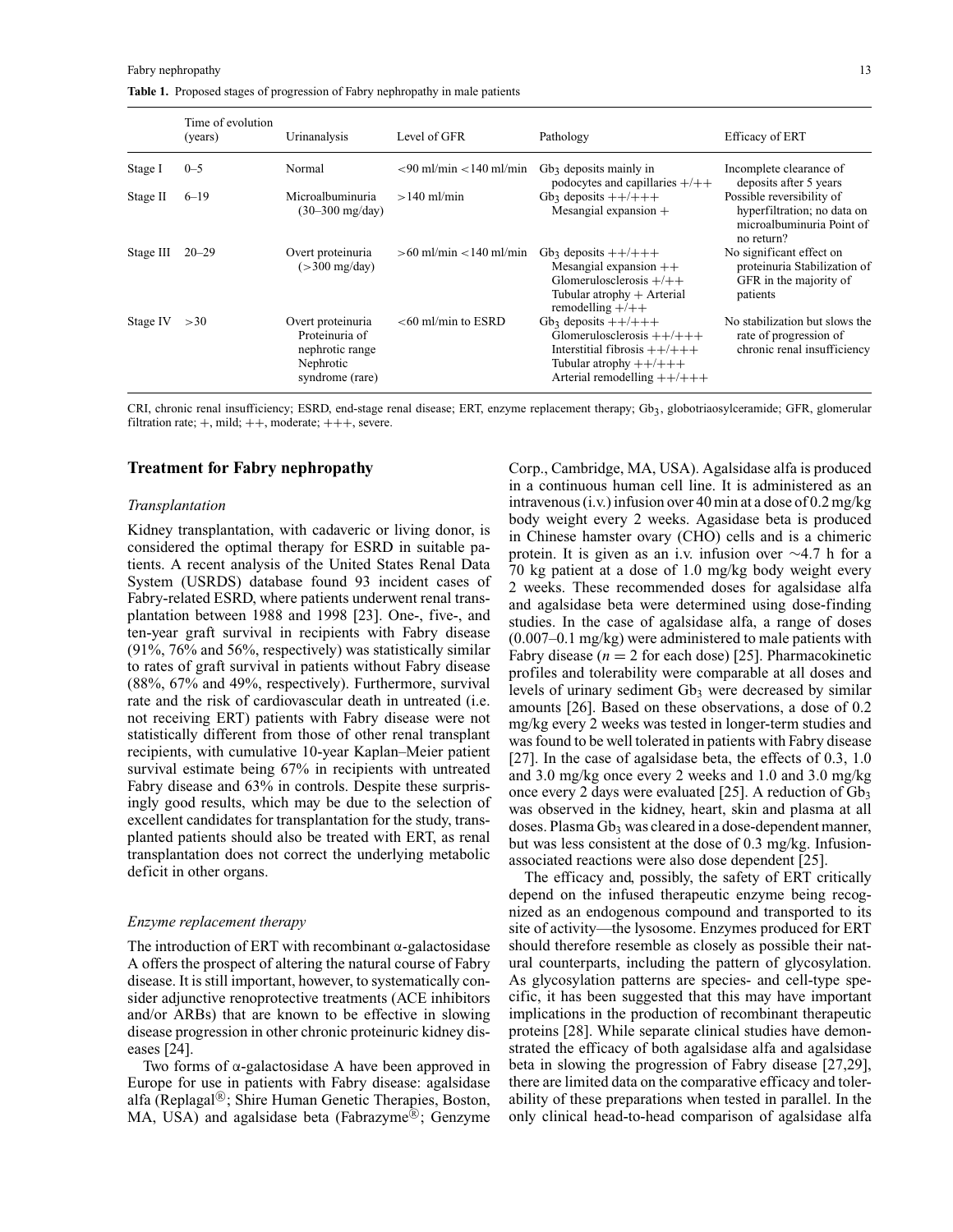and agalsidase beta (both at 0.2 mg/kg EOW), the clinical potency of these preparations was found to be broadly similar [30]. The one difference reported between the two preparations being that among patients with elevated urinary Gb<sub>3</sub> levels at baseline, mean levels were significantly reduced in the agalsidase alfa group ( $P = 0.04$ ) but not the agalsidase beta group ( $P = 0.66$ ). However, due to the small number of patients enrolled in this study, inconsistencies in the collection of baseline and follow-up measurements and the observation by the authors that damage in this severely affected older population group will probably not respond to therapy, the relative efficacies of these drugs remains incompletely defined.

As already mentioned, variation in glycosylation patterns between agalsidase alfa and agalsidase beta may have implications for the long-term safety of ERT in patients with Fabry disease. Differences in antibody formation have been reported between these CHO- and human fibroblast-derived enzymes. Data from long-term clinical trials using the approved doses suggest that IgG antibodies develop in a higher proportion of patients receiving agalsidase beta (89.7%) than agalsidase alfa (56%) [31,32]; however, differences in methods of antibody detection make comparison difficult. Antibody formation has also been assessed in two headto-head trials; however, these studies were on small patient groups and have included a lower dose of agalsidase beta than typically employed clinically, making conclusions limited [30,33]. In the first study, IgG antibodies were reported in 11 out of 18 patients (in 4 out of 7 patients on 0.2 mg/kg agalsidase alfa EOW, 4 out of 6 patients on 0.2 mg/kg agalsidase beta EOW, 3 out of 5 patients on 1.0 mg/kg agalsidase beta EOW) during the first 6–12 months of treatment and all antibodies exhibited neutralizing capacities *in vitro* and there was complete cross-reactivity [33]. In a second 24-month study comparing both treatments at the same dose (0.2 mg/kg EOW), antibodies developed in four out of eight patients on agalsidase alfa and six out of eight patients on agalsidase beta [30]. While these data should be interpreted with caution, even when receiving a lower dose than typically given clinically, a greater proportion of patients on agalsidase beta appear to develop antibodies. Furthermore, IgE antibodies have been reported after infusion of agalsidase beta [32,34], but not so far in patients given agalsidase alfa.

Several studies have reported that IgG antibody formation interferes with urinary and plasma  $Gb<sub>3</sub>$  clearance [30,31,33,35–37]; however, the relationship between antibodies,  $Gb<sub>3</sub>$  levels and clinical response is far from clear. The elevated levels of urinary and plasma  $Gb<sub>3</sub>$  reported in patients with IgG antibodies suggest that these antibodies may have a neutralizing effect. Consistent with these reports, studies of both enzymes in small patient groups have reported *in vitro* inhibition of serum enzyme activity in patients with IgG antibodies [33,35]. It has been suggested that higher doses may be needed in patients with antibodies to ensure delivery to the target tissues [36]; however, this has yet to be thoroughly evaluated and it must be remembered that *in vitro* enzyme inhibition does not necessarily imply a loss of efficacy at the level of the lysosome.

It is also important to note that clinical improvements have been reported in patients with IgG antibodies and

elevated  $Gb<sub>3</sub>$  levels. In the recent head-to-head study, despite the failure of treatment with either product to clear urinary and plasma  $Gb<sub>3</sub>$  in antibody positive patients, the induction of antibodies did not correlate with the occurrence of treatment failure (defined as progression of renal disease, cardiac disease or occurrence of a new cerebrovascular accident/lacunar infarction) [30]. In the clinical trial by Schiffmann *et al*., the presence or absence of persistently positive IgG antibodies against agalsidase alfa did not appear to correlate with the magnitude or direction of changes in estimated GFR in individual patients [31]. In fact, the authors report that there were patients with persistent antibodies who demonstrated improvement in estimated GFR. Such data show that treatment may be clinically effective despite a failure to effectively clear  $Gb<sub>3</sub>$ , calling into question the usefulness of  $Gb<sub>3</sub>$  for monitoring the response to treatment. It is clear that well-controlled studies using comparable methodology are needed to address these issues.

## *Clinical efficacy*

The original studies of the efficacy of agalsidase alfa and agalsidase beta were carried out by Schiffmann *et al*. [26,27] and Eng *et al*. [25,29], respectively. Schiffmann *et al*. undertook a double-blind, randomized, placebo-controlled study of agalsidase alfa, administered for 6 months to 26 patients with Fabry disease. This was followed by a 12-month open-label maintenance study of all patients completing the placebo-controlled study [26,27]. Statistically significant reductions in neuropathic pain  $(P = 0.02)$ , the primary endpoint of the study, were accompanied by a statistically significant improvement in creatinine clearance compared with placebo  $(P = 0.02)$ . This improvement in renal function was maintained over a further 12-month follow-up in patients treated with agalsidase alfa, and renal function was stabilized in the patients who were initially given placebo and then switched to ERT.

In line with the stabilization in renal function, histopathological assessments showed a 21% increase in the proportion of normal glomeruli and a 33% decrease in mesangial widening following agalsidase alfa treatment. In contrast, the placebo-treated group saw a 27% decrease in the proportion of normal glomeruli and a 69% increase in mesangial widening. Furthermore, a significant decrease in glycolipid deposits in vascular endothelial cells and a significant fall in  $Gb_3$  concentrations in plasma and urinary sediment were seen in patients treated with agalsidase alfa compared with those given placebo at the end of the 12-month follow-up study. These metabolic improvements were maintained throughout 48 months of treatment with agalsidase alfa [31]. In addition, this study showed that long-term treatment appeared to stabilize kidney function in patients with mild-to-moderate chronic kidney disease at baseline  $(GFR \ge 60 \text{ ml/min}/1.73 \text{ m}^2)$ , and to slow the decline in renal function in the subgroup of adult male patients with an estimated GFR of 30–59 ml/min/1.73 m<sup>2</sup> at baseline compared with historical controls [9].

Eng *et al*. conducted a double-blind, randomized, placebo-controlled study in 58 male patients with Fabry disease who were treated with agalsidase beta every 2 weeks for 20 weeks. The primary endpoint of the study was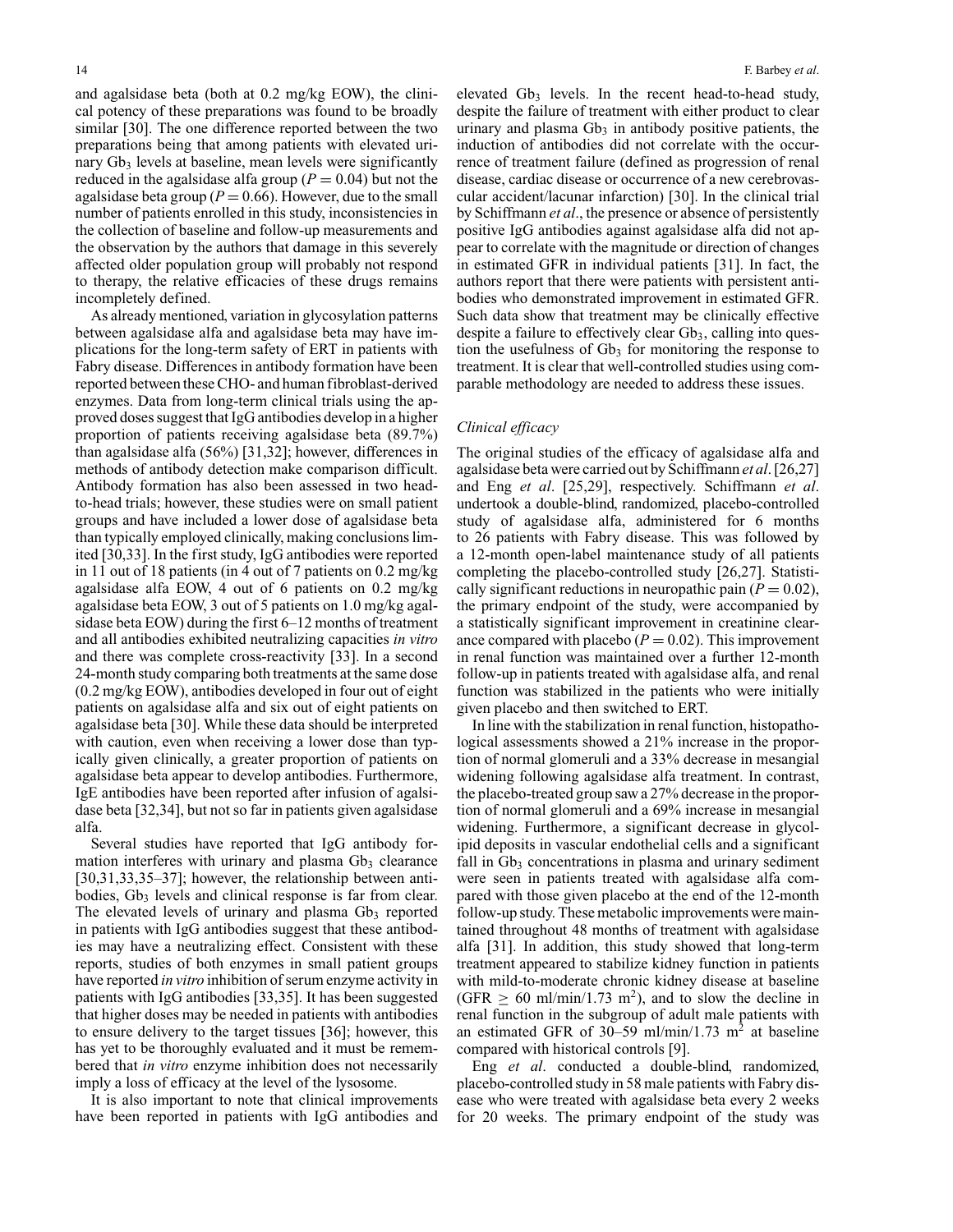clearance of  $Gb_3$  deposits in interstitial capillary endothelial cells [29]. Clearance was achieved in 20 of the 29 patients receiving active therapy compared with 0 out of 29 patients given placebo. Further histopathological analysis of kidney biopsy samples from 48 of the 58 patients showed nevertheless that Gb<sub>3</sub> clearance in podocytes and the distal tubular epithelium was limited, compared with other renal cell types [38]. In the open-label extension trial that followed, Wilcox *et al*. also demonstrated that renal function, as measured by mean serum creatinine and estimated GFR which was normal at baseline, remained normal over 30–36 months of treatment with agalsidase beta [32]. Of note, only 10 patients in this trial had estimated GFR values below 90 ml/min/1.73 m<sup>2</sup> before treatment and renal function was either stabilized or improved in seven of this group by the end of the study. Furthermore, as in the study by Schiffmann *et al*., there is no information in this study on whether patients were receiving standard nephroprotective measures (ACE inhibitors and/or ARBs) during this study.

Following publication of the baseline characteristics of 366 patients registered in FOS, an outcomes database for patients with Fabry disease who are receiving, or may receive, ERT with agalsidase alfa [8], Beck *et al*. assessed the overall effects of 12 and 24 months of agalsidase alfa treatment [39]. Renal disease (GFR  $<$  90 ml/min/1.73/m<sup>2</sup> and/or proteinuria) was present in 84% ( $n = 274$ ) of the patients, for whom data were available. No data are presented on the use of ACE inhibitors or ARBs in these patients. Renal function was stabilized in those patients who had a mild or moderate deterioration in renal function at baseline (GFR between 60 and 90 ml/min/1.73/m<sup>2</sup> or 30 and 60 ml/min/1.73/m<sup>2</sup>, respectively) following 1 and 2 years of ERT (no data were reported for proteinuria). This should be interpreted in the context of the rapid decline in GFR (by 12 ml/min/year) that occurs in untreated patients with CRI [9]. In the study by Branton *et al*. (2002), 18 out of 105 received an angiotensin agonist at any time. ERT with agalsidase alfa may thus help to arrest the progression to irreversible kidney failure in patients with mild or moderate Fabry nephropathy according to data from 2 years of treatment, but a longer follow-up is needed to evaluate the long-term benefit on GFR. Interestingly, pancreatic transplantation can reverse the glomerulosclerosis seen in diabetic nephropathy in patients with type I diabetes, but this requires more than 5 years of normoglycaemia [40].

Recently, Schwarting *et al*. reported a longitudinal analysis of data from FOS, on the progression of renal dysfunction in 201 patients with Fabry disease treated with agalsidase alfa [41]. Among this population, data were available from 1 year before treatment, at the start of treatment and 1 year after starting treatment in 20 patients (12 with a baseline GFR of  $60-89$  ml/min/1.73 m<sup>2</sup>; 8 with a baseline GFR of 30–59 ml/min/1.73 m<sup>2</sup>), and 2 years after starting treatment in 13 patients of this group (8 with a baseline GFR of 60–89 ml/min/1.73 m<sup>2</sup>; 5 with a baseline GFR of 30–59 ml/min/1.73 m<sup>2</sup>).

The results of the analysis revealed that the statistically significant  $(P < 0.05)$  decline in renal function, observed over the year prior to commencing ERT in patients with a GFR of 60–89 ml/min/1.73 m<sup>2</sup> at baseline, was halted after 1 year of treatment with agalsidase alfa. Furthermore,



**Fig. 2.** (**A**) Change in estimated glomerular filtration rate (eGFR) in 20 patients before and 1 year after the initiation of enzyme replacement therapy (ERT) with agalsidase alfa. eGFR 1 year before treatment, at baseline and 1 year after the start of ERT in 12 patients with a mean baseline GFR of 60–89 ml/min/1.73 m<sup>2</sup> (top) and 8 patients with a mean eGFR of 30–59 ml/min/1.73 m<sup>2</sup> (bottom). (**B**) Change in eGFR in 13 patients before and during 2 years after the initiation of ERT with agalsidase alfa. eGFR 1 year before treatment, at baseline and 1 and 2 years after the start of ERT in 8 patients with a mean baseline GFR of 60–89 ml/min/1.73 m2 (top) and 5 patients with a mean eGFR of  $30-59$  ml/min/1.73 m<sup>2</sup> (bottom). Data are shown as mean (dot), median (rule) and 10th, 25th, 75th and 90th percentiles (box and whiskers). Adapted with permission from Schwarting *et al*. [41], courtesy of Dustri–Verlag.

renal function remained stable in patients with both mild and moderate renal disease at baseline treated with agalsidase alfa for 2 years (Figure 2). Analysis of proteinuria before and after ERT showed inconsistent findings with some patients showing an increase and others a decrease. Persistence of significant proteinuria ( $\geq 1$  g/day) is a wellknown factor in the progression of CRI, whatever the aetiology of the nephropathy [11,12]. Of the 20 patients followed for 2 years, 5 used ACE inhibitors or ARBs at baseline, another 5 used these drugs at any time and the information was missing for 10 patients. A multivariate analysis on data collected from 201 patients with serum creatinine levels below 2 mg/dl (<180 mmol/l) revealed a negative correlation between serum creatinine and time on agalsidase alfa  $(P < 0.05)$ , further supporting the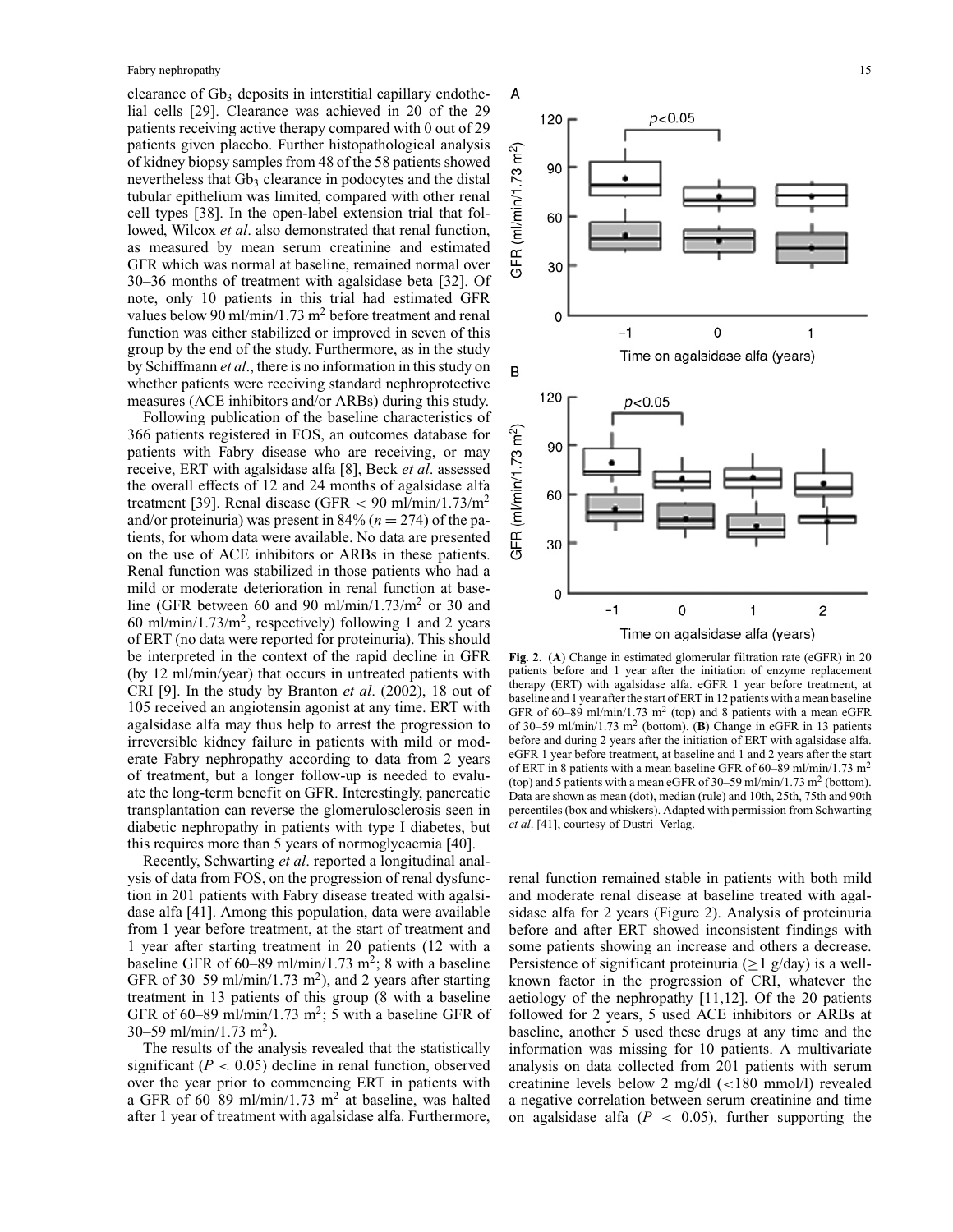conclusion that agalsidase alfa may prevent deterioration of renal function in patients with Fabry disease who have mild or moderate renal impairment [41].

In a more recent open-label extension trial, Germain *et al*. reported longitudinal renal data in 58 patients (56 male) with Fabry disease with normal baseline GFR, receiving agalsidase beta for up to 54 months [42]. They showed that median serum creatinine and estimated GFR remained stable (normal) at month 54 in the 41 patients for whom data were available. Renal disease progressed in only six patients (decline in estimated GFR ranging from  $-3.5$  to  $-12.1$  ml/min per 1.73 m<sup>2</sup>/year), four of whom were over 40 years of age and had significant proteinuria and evidence of sclerotic glomeruli at baseline. Five of this group were receiving ACE inhibitors/ARBs during the trial (a further 18 patients also received ACE inhibitors/ARSs over the study). Subgroup analyses revealed that high proteinuria or glomerulosclerosis at baseline contributed to the rate of decline in estimated GFR. So the effect of ERT combined with ACE inhibitors/ARBs on proteinuria in Fabry disease is not clear. In addition, the study by Germain *et al.* showed that Gb<sub>3</sub> was cleared (as indicated by a score of zero) from renal interstitial capillary endothelial cells in 47 out of 49 patients after 6 months of treatment, and in 8 out of 8 patients after 54 months of treatment. In the available small samples (range,  $n = 5-8$ ), total clearance of  $Gb_3$  was also reported in the distal convoluted tubules/collecting ducts, glomerular endothelial cells, mesangial cells and non-capillary cells of the kidney; however, clearance was not complete in the interstitial cells and non-capillary smooth muscle. Taken together, these data suggest that early and continued intervention with agalsidase beta can preserve renal function in patients with normal renal function (and without significant proteinuria or severe glomerulosclerosis) at the start of treatment.

A recent study investigating the agressive use of ACE inhibitors/ARBs in patients with Fabry disease showed that proteinuria was reduced by this therapy and that this effect was maintained during ERT [43]. Although there was an initial decline in estimated GFR after the introduction of ACE inhibitors/ARBs (which was significant for those with stage 3 or 4 kidney disease at baseline and probably due to lowering of blood pressure), following the start of ERT, renal function as measured by estimated GFR remained stable. The average progression rate of estimated GFR during treatment with agalsidase beta (mean, 30.3 months; range, 16–43 months) was  $1.18 \pm 2.78$  ml/min per 1.73 m<sup>2</sup> per year in patients with stage 1 or 2 kidney disease and  $-0.23 \pm 1.12$  ml/min per 1.73 m<sup>2</sup> per year in patients with stage 3 or 4 kidney disease at baseline. Although this study did not include a control group receiving ERT alone, these data support the combined use of ACE inhibitors/ARBs and ERT in the treatment of renal disease in patients with Fabry disease.

Banikazemi *et al*. studied the effects of ERT in 51 patients with advanced Fabry disease (defined as having serum creatinine measurements between 106  $\mu$ mol/l and 265  $\mu$ mol/l or an estimated creatinine clearance <80 ml/min) receiving agalsidase beta every 2 weeks for up to 35 months [44]. The results of the study showed that ERT was able to slow progression to the composite clinical outcome (defined as any

clinical event) of renal, cardiac and cerebrovascular complications and death compared with placebo  $(n = 31)$ , even in patients with overt kidney dysfunction. This indicates that progression to severe manifestations was slowed. Nevertheless, the authors stress that they feel that therapeutic intervention before the onset of irreversible organ damage is important.

An open-label study of treatment with agalsidase beta in 25 patients (mean age, 41 years) with severe symptoms and organ manifestations (19 men, 6 women; mean age, 30 years) presented data on renal function after a mean treatment time of  $23 \pm 8$  months in 20 patients (three with functioning kidney grafts) [45]. These authors reported clear differences in the response to ERT depending on the baseline characteristics of the patients. While GFR appeared to be stabilized by ERT in patients with normal renal function at baseline (GFR  $> 90$  ml/min/1.73 m<sup>2</sup>), GFR was not stabilized (but the rate of progression was reduced compared with historical cases) in those patients with impaired renal function at baseline (mean GFR,  $71 \pm$ 17 ml/min/1.73 m<sup>2</sup>), suggesting that there is a point of no return where kidney damage is irreversible and CRI progresses, despite ERT.

A recent study by Schiffman *et al*. provides evidence that it may be possible to reverse renal impairment by increasing the dose and frequency of infusions [46]. In this study, weekly infusions of 0.2 mg/kg agalsidase alfa were given to a subgroup of 11 adult male patients, in whom there was a continuing decline in renal function (estimated GFR decline > 5 ml/min per 1.73 m<sup>2</sup>/year) despite 2–4 years of conventional agalsidase alfa therapy (0.2 mg/kg EOW). After switching to weekly infusions, there was a slowing in the rate of decline of estimated GFR in six patients and an improvement in three patients. Analysis confirmed that the main factor responsible for this was weekly infusions of agalsidase alfa, with a weaker contribution from the concomitant use of ACE inhibitors/ARBs. Of note, although the three patients for whom estimated GFR improved had low proteinuria upon switching to the weekly dose, five of the seven patients with baseline proteinuria in excess of 1000 mg/24 h showed a substantial slowing of the loss of GFR after switching. These data suggest that for a certain subgroup of patients, an increased dose or frequency of infusion could be beneficial. However, caution is needed before considering a switch from agalsidase alfa to agalsidase beta in such patients, as data from the study by Germain, discussed earlier, suggest a significant loss of GFR despite a dose of 1.0 mg/kg of agalsidase beta in some patients with normal baseline GFR who had proteinuria or glomerulosclerosis [42]. There is clearly a need for further prospective studies in which the risk factors for progressive CRI in patients with Fabry disease are better defined.

It is interesting to note that an autopsy study of a patient who had been treated with agalsidase beta for 2.5 years, showed continued tissue  $Gb<sub>3</sub>$  storage despite long-term ERT  $[47, 48]$ . Gb<sub>3</sub> immunostaining was detected in the cell membrane and cytoplasm of endothelial cells, even in the absence of lysosomal inclusions. This illustrates that  $Gb_3$  immunoreactivity remains in cells and tissues even after years of ERT and highlights how much we still have to learn about the mechanisms at work in Fabry disease.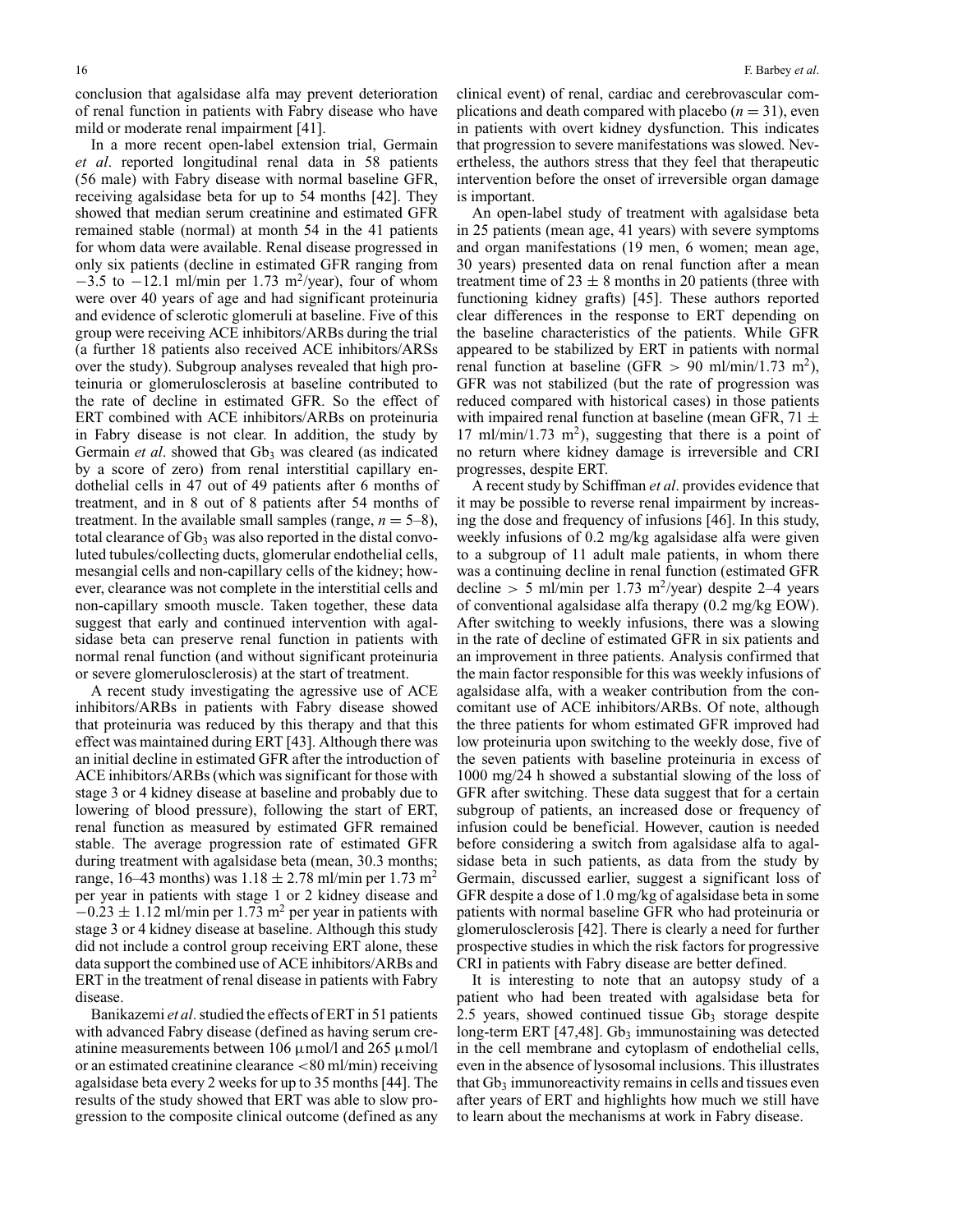Currently, there is only one published study of the effects of ERT on renal function in children [17]. A recent 6-month open-label study of treatment with agalsidase alfa examined renal function in a group of 24 children with Fabry disease (19 boys, 5 girls) with, on average, normal renal function at baseline (mean estimated GFR,  $121 \pm 5.0$  ml/min/  $1.73 \text{ m}^2$ ) and found that renal function remained normal after 6 months of treatment (mean estimated GFR, 116  $\pm$ 3.9 ml/min/1.73 m<sup>2</sup>). Interestingly, in a subset of seven patients who had hyperfiltration at baseline, estimated GFR came back to within the normal reference range following ERT. Only one patient, who had gross proteinuria at baseline, was receiving an ACE inhibitor. Further studies of longer-term administration of ERT in children are needed to evaluate whether the progressive decline in renal function that is characteristic of Fabry disease can be prevented by treatment.

A recent study has investigated the normal distribution of  $\alpha$ -galactosidase A in renal cells and the manner in which recombinant enzyme is taken up into cells. In the normal human kidney, α-galactosidase A is found in virtually all tubular cells and interstitial cells but not renal endothelial cells and podocytes. In mice with Fabry disease, uptake of recombinant α-galactosidase A occurs in podocytes, proximal tubules and interstitial cells [49], but not in vascular endothelial cells. A potential explanation for the clearance is a rapid turnover of renal endothelial cells, which has been demonstrated, at least for the capillary endothelial cells [24], possibly combined with lower circulating amounts of  $Gb<sub>3</sub>$  as a consequence of ERT [38].

# *Effects of ERT in patients receiving renal replacement therapy*

Data from the USA and Europe have shown that patients with Fabry-related ESRD who are receiving dialysis have a lower survival rate than non-diabetic controls [18,50], highlighting the requirement for ERT in these patients. In an open-label prospective study of the effects of agalsidase beta in nine patients receiving dialysis  $(n = 6$  haemodialysis,  $n = 3$  peritoneal dialysis), treatment was well tolerated and associated with an improvement in extrarenal symptoms and slower progression of left ventricular hypertrophy [51]. That the beneficial effects of ERT are apparent in other organ systems in patients receiving dialysis suggests that these patients should be treated with ERT.

#### *Home infusion*

In the long-term study by Schiffmann *et al*., ERT with agalsidase alfa was well tolerated [31]. The relatively low level of infusion reactions allowed patients to make the transition to home infusion regimens. As ERT is a life-long treatment, being able to use it at home for 40 min one evening every 2 weeks offers considerably less disruption to a patient's life than having to travel to receive treatment in hospital; this may in itself enhance compliance. Milligan *et al*., in a questionnaire survey of 20 patients receiving ERT for Fabry disease, discovered that 95% preferred home-based therapy because it was more comfortable, less stressful, more

effective and had less impact on family life than hospitalbased treatment [52]. Linthorst *et al*. also reported that home treatment with agalsidase alfa and agalsidase beta, 0.2 mg/kg was feasible, safe and reduced both the burden related to chronic i.v. therapy and healthcare costs [53]. However, home use of agalsidase beta at its recommended dose of 1.0 mg/kg was not reported.

## *The importance of follow-up studies*

The relatively low incidence of Fabry disease means that recruitment of patients into randomized controlled clinical trials is problematic for ethical reasons, particularly given the heterogeneity and progressive nature of this disorder. However, it is important to carry out long-term follow-up studies to assess the long-term efficacy and safety of ERT and to gather information on the natural history of this disorder. The systematic collection of clinical data from treatment centres worldwide—as in observational studies such as FOS and the Fabry Registry—allows large amounts of information to be collated over a long period. The relatively broad inclusion criteria, including coexisting illnesses and variations in disease severity, often mean that patients enrolled in these studies are representative of the patient population as a whole. Furthermore, the centralization of data from participating centres worldwide allows comparison of clinical practices and efficacy data in different regions as well as extending our experience of treating patients from a range of backgrounds. As such, the evidence contained within these outcome databases may contribute to clinical decision making and promote standardization of clinical practices to ensure that all patients with Fabry disease receive the required standard of care.

Finally, in view of the multisystemic nature of Fabry disease, it is important that patients with Fabry disease receive integrated follow-up from the appropriate specialists, to ensure that they receive treatment in a timely and appropriate manner and to ensure that the standard of their care is high.

## **Conclusions**

Fabry nephropathy is characterized by different levels of disease and a rate of progression of CRI very similar to diabetic nephropathy. According to the experience gained with diabetic nephropathy, renoprotective measures should be introduced as soon as hyperfiltration and/or microalbuminuria are detected. Both enzymes have been shown to be effective in halting the progression of renal manifestations of Fabry disease in patients with mild or moderate Fabry nephropathy and in slowing the progression of CRI in patients with advanced CRI. Significant proteinuria and marked glomerulosclerosis at baseline in patients with normal GFR are the best predictors of progression of Fabry nephropathy, despite ERT. From the 5-year follow-up of ERT, we have learned that ERT and nephroprotective measures should be introduced as soon as possible in male patients with Fabry disease, i.e. during infancy/adolescence before organ damage becomes irreversible. As there is no accepted biomarker for evaluating the response to ERT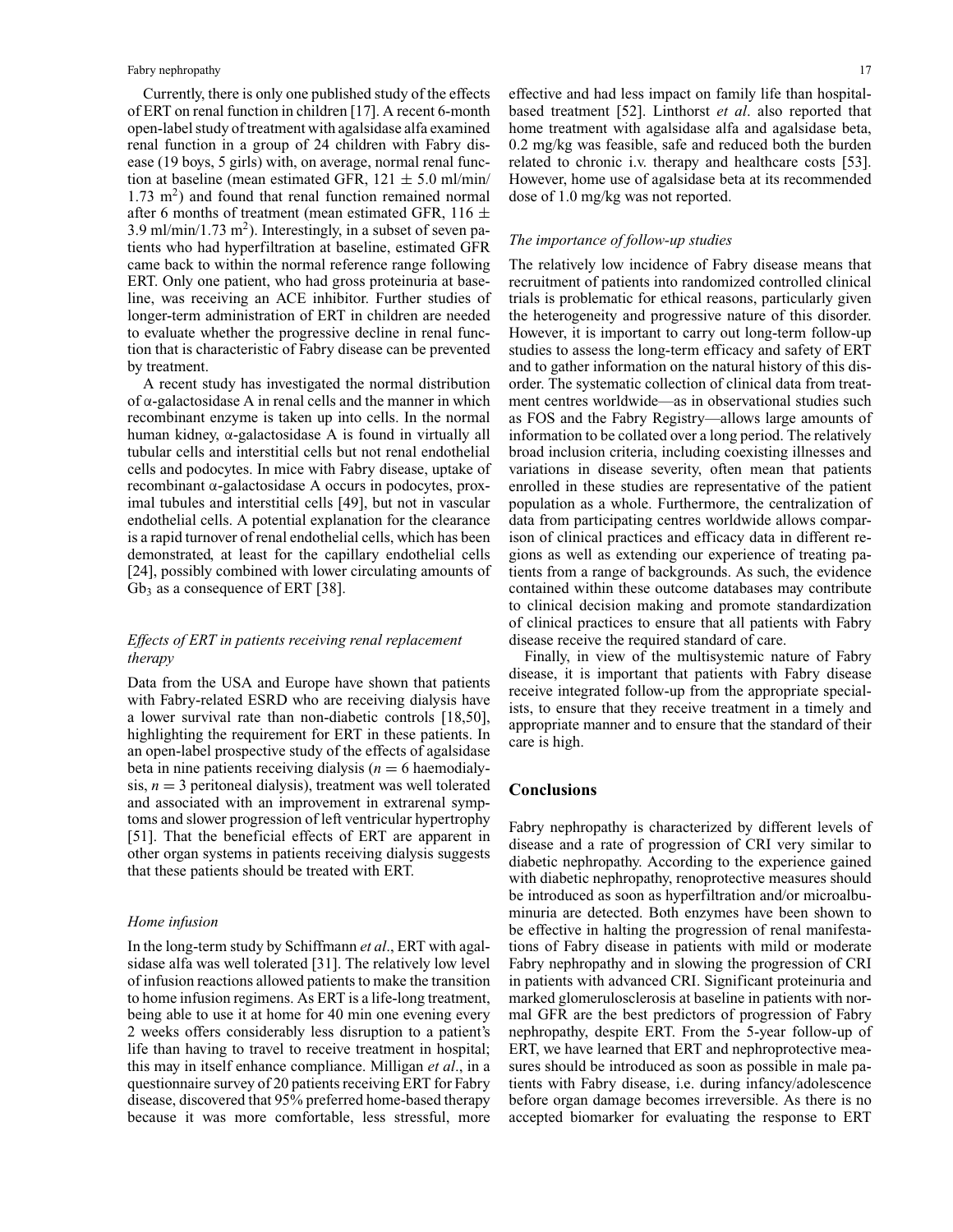in Fabry disease, ongoing surveillance studies, with large numbers of patients and comprehensive data collection and analysis, should help to determine the long-term effects of these enzymes on morbidity and mortality in patients with Fabry disease.

*Conflict of interest statement.* Frédéric Barbey has received support from TKT Europe-5S (Shire Human Genetic Therapies) and travel grants from Genzyme Corporation. Olivier Lidove has received support from Shire HGT, Actelion Pharmaceuticals and travel grants from Genzyme Corporation. Andreas Schwarting has received support from TKT Europe-5S (Shire Human Genetic Therapies).

#### **References**

- 1. Brady RO, Gal AE, Bradley RM *et al*. Enzymatic defect in Fabry's disease. Ceramidetrihexosidase deficiency. *N Engl J Med* 1967; 276: 1163–1167
- 2. Spada M, Pagliardini S, Yasuda M *et al*. High incidence of later-onset Fabry disease revealed by newborn screening. *Am J Hum Genet* 2006;  $79.31 - 40$
- 3. Meikle PJ, Hopwood JJ, Clague AE *et al*. Prevalence of lysosomal storage disorders. *JAMA* 1999; 281: 249–254
- 4. Pinto R, Caseiro C, Lemos M *et al*. Prevalence of lysosomal storage diseases in portugal. *Eur J Hum Genet* 2004; 12: 87–92
- 5. MacDermot KD, Holmes A, Miners AH. Anderson-Fabry disease: clinical manifestations and impact of disease in a cohort of 98 hemizygous males. *J Med Genet* 2001; 38: 750–760
- 6. MacDermot KD, Holmes A, Miners AH. Anderson-Fabry disease: clinical manifestations and impact of disease in a cohort of 60 obligate carrier females. *J Med Genet* 2001; 38: 769–775
- 7. Ramaswami U, Whybra C, Parini R *et al*. Clinical manifestations of Fabry disease in children: data from the Fabry outcome survey. *Acta Paediatr* 2006; 95: 86–92
- 8. Mehta A, Ricci R, Widmer U *et al*. Fabry disease defined: baseline clinical manifestations of 366 patients in the Fabry outcome survey. *Eur J Clin Invest* 2004; 34: 236–242
- 9. Branton MH, Schiffmann R, Sabnis SG *et al*. Natural history of Fabry renal disease: influence of alpha-galactosidase A activity and genetic mutations on clinical course. *Medicine (Baltimore)* 2002; 81: 122– 138
- 10. Ruggenenti P, Perna A, Gherardi G *et al*. Chronic proteinuric nephropathies: outcomes and response to treatment in a prospective cohort of 352 patients with different patterns of renal injury. *Am J Kidney Dis* 2000; 35: 1155–1165
- 11. Rennke H, Anderson S, Brenner BM. Structural and functional correlations in the progression of renal disease. In: Tisher CC, Brenner BM (eds). *Renal Pathology*. Philadelphia, PA: Lippincott, 1989, 43– 66
- 12. Remuzzi G, Bertani T. Pathophysiology of progressive nephropathies. *N Engl J Med* 1998; 339: 1448–1456
- 13. Contreras F, Rivera M, Vasquez J *et al*. Diabetes and hypertension physiopathology and therapeutics. *J Hum Hypertens* 2000; 14(Suppl 1): S26–S31
- 14. Kleinert J, Dehout F, Schwarting A *et al*. Prevalence of uncontrolled hypertension in patients with Fabry disease. *Am J Hypertens* 2006; 19: 782–787
- 15. Verovnik F, Benko D, Vujkovac B *et al*. Remarkable variability in renal disease in a large Slovenian family with Fabry disease. *Eur J Hum Genet* 2004; 12: 678–681
- 16. Ries M, Gupta S, Moore DF *et al*. Pediatric Fabry disease. *Pediatrics* 2005; 115: e344–e355
- 17. Ries M, Clarke JT, Whybra C *et al*. Enzyme-replacement therapy with agalsidase alfa in children with Fabry disease. *Pediatrics* 2006; 118: 924–932
- 18. Thadhani R, Wolf M, West ML *et al*. Patients with Fabry disease on dialysis in the United States. *Kidney Int* 2002; 61: 249–255
- 19. Schieppati A, Remuzzi G. Proteinuria and its consequences in renal disease. *Acta Paediatr Suppl* 2003; 92: 9–13
- 20. Sessa A, Tosoni A, Nebuloni M *et al*. Renal ultrastructural findings in Anderson-Fabry disease. *J Nephrol* 2002; 15: 109–112
- 21. Alroy J, Sabnis S, Kopp JB. Renal pathology in Fabry disease. *J Am Soc Nephrol* 2002; 13(Suppl 2): S134–S138
- 22. Eng CM, Germain DP, Banikazemi M *et al*. Fabry disease: guidelines for the evaluation and management of multi-organ system involvement. *Genet Med* 2006; 8: 539–548
- 23. Ojo A, Meier-Kriesche HU, Friedman G *et al*. Excellent outcome of renal transplantation in patients with Fabry's disease. *Transplantation* 2000; 69: 2337–2339
- 24. Warnock DG, West ML. Diagnosis and management of kidney involvement in Fabry disease. *Adv Chronic Kidney Dis* 2006; 13: 138– 147
- 25. Eng CM, Banikazemi M, Gordon RE *et al*. A phase 1/2 clinical trial of enzyme replacement in Fabry disease: pharmacokinetic, substrate clearance, and safety studies. *Am J Hum Genet* 2001; 68: 711– 722
- 26. Schiffmann R, Murray GJ, Treco D *et al*. Infusion of α-galactosidase A reduces tissue globotriaosylceramide storage in patients with Fabry disease. *Proc Natl Acad Sci USA* 2000; 97: 365–370
- 27. Schiffmann R, Kopp JB, Austin HA 3rd et al. Enzyme replacement therapy in Fabry disease: a randomized controlled trial. *JAMA* 2001; 285: 2743–2749
- 28. Grabenhorst E, Schlenke P, Pohl S *et al*. Genetic engineering of recombinant glycoproteins and the glycosylation pathway in mammalian host cells. *Glycoconj J* 1999; 16: 81–97
- 29. Eng CM, Guffon N, Wilcox WR *et al*. Safety and efficacy of recombinant human alpha-galactosidase A replacement therapy in Fabry's disease. *N Engl J Med* 2001; 345: 9–16
- 30. Vedder AC, Linthorst GE, Houge G *et al*. Treatment of Fabry disease: outcome of a comparative trial with agalsidase alfa or beta at a dose of 0.2 mg/kg. *PLoS ONE* 2007; 2: e598
- 31. Schiffmann R, Ries M, Timmons M *et al*. Long-term therapy with agalsidase alfa for Fabry disease: safety and effects on renal function in a home infusion setting. *Nephrol Dial Transplant* 2006; 21: 345– 354
- 32. Wilcox WR, Banikazemi M, Guffon N *et al*. Long-term safety and efficacy of enzyme replacement therapy for Fabry disease. *Am J Hum Genet* 2004; 75: 65–74
- 33. Linthorst GE, Hollak CE, Donker-Koopman WE *et al*. Enzyme therapy for Fabry disease: neutralizing antibodies toward agalsidase alpha and beta. *Kidney Int* 2004; 66: 1589–1595
- 34. Germain DP. Fabry disease: recent advances in enzyme replacement therapy. *Expert Opin Investig Drugs* 2002; 11: 1467–1476
- 35. Whitfield PD, Calvin J, Hogg S *et al*. Monitoring enzyme replacement therapy in Fabry disease - role of urine globotriaosylceramide. *J Inherit Metab Dis* 2005; 28: 21–33
- 36. Ohashi T, Sakuma M, Kitagawa T *et al*. Influence of antibody formation on reduction of globotriaosylceramide (GL-3) in urine from Fabry patients during agalsidase beta therapy. *Mol Genet Metab* 2007; 92: 271–273
- 37. Young E, Mills K, Morris P *et al*. Is globotriaosylceramide a useful biomarker in Fabry disease? *Acta Paediatr Suppl* 2005; 94: 51– 54
- 38. Thurberg BL, Rennke H, Colvin RB *et al*. Globotriaosylceramide accumulation in the Fabry kidney is cleared from multiple cell types after enzyme replacement therapy. *Kidney Int* 2002; 62: 1933–1946
- 39. Beck M, Ricci R, Widmer U *et al*. Fabry disease: overall effects of agalsidase alfa treatment. *Eur J Clin Invest* 2004; 34: 838–844
- 40. Fioretto P, Steffes MW, Sutherland DE *et al*. Reversal of lesions of diabetic nephropathy after pancreas transplantation. *N Engl J Med* 1998; 339: 69–75
- 41. Schwarting A, Dehout F, Feriozzi S *et al*. Enzyme replacement therapy and renal function in 201 patients with Fabry disease. *Clin Nephrol* 2006; 66: 77–84
- 42. Germain DP, Waldek S, Banikazemi M, *et al*. Sustained, long-term renal stabilization after 54 months of agalsidase beta therapy in patients with Fabry disease. *J Am Soc Nephrol* 2007; 18: 1547–1557
- 43. Tahir H, Jackson LL, Warnock DG. Antiproteinuric therapy and Fabry nephropathy: sustained reduction of proteinuria in patients receiving